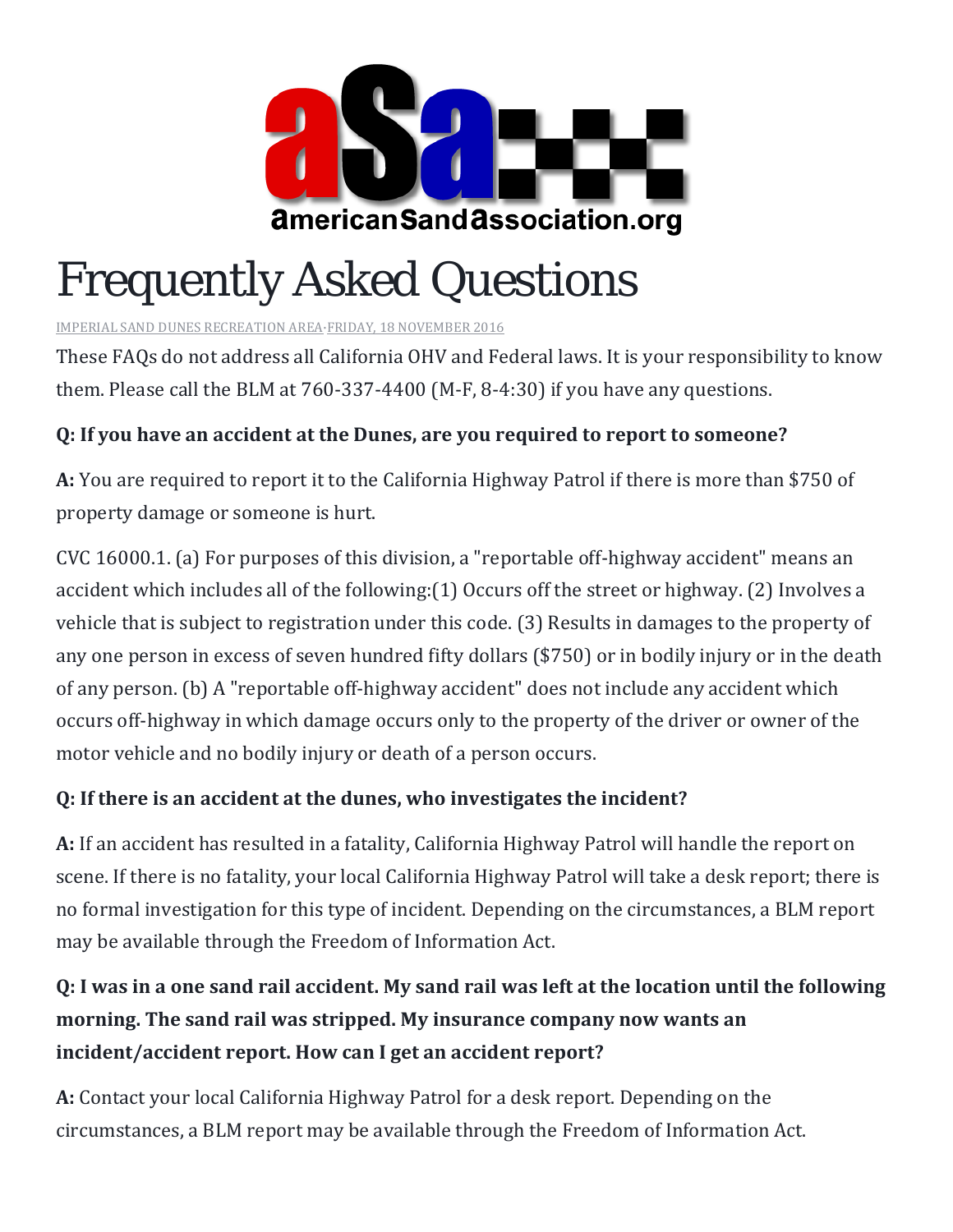#### **Q: Are most California off-road regulations the same in Arizona or Nevada?**

**A:** When riding in the Imperial Sand Dunes Recreation Area (ISDRA) you must follow California OHV laws.

#### **Q: Is the BLM citing for the use of utility jugs to store fuel, or the use of racing fuel?**

**A:** At this time, the BLM is not issuing citations.

## **Q: Why isn't the "ten foot" rule being enforced on Gecko Road and is there a "ten foot" rule on the road into the Key Hole campground at Buttercup?**

**A:** It is true that the enforcement of the "No parking within ten feet of Gecko Road" rule (43 CFR 8365.16) has been difficult, especially on holidays. It is usually the result of the law enforcement staff working on higher enforcement priorities. There is no ten foot rule in the Key Hole, Gecko loop, Roadrunner, or Buttercup camping areas.

## **Q: Can I save a camping space for friends or family?**

**A:** No. It is prohibited to reserve or save a camping space for another person.

## **Q: Does the BLM tow vehicles, trailers, or other property away if they are left unattended in the ISDRA?**

**A:** Yes, under the authority of several sections in 43 CFR, to include but not limited to, 8365.23, 8365.1-6, and applicable state and local laws, the BLM may cite the registered owner and / or tow the vehicle, trailer, or property.

# **Q: Why doesn't the BLM/Imperial County Sheriff Office impound and tow at least the obvious violators of the camping rules?**

**A:** It is true that the enforcement of camping rules has been difficult, especially on holidays. It is usually the result of the law enforcement staff working on higher enforcement priorities. BLM will continue to strive to enforce all laws in the ISDRA.

## **Q: Why are the ISDRA visitors camping east of the Union Pacific Railroad tracks charged a visitor fee when they have no OHV access to the dunes?**

**A:** The fee area boundary originally ended at the Union Pacific Railroad tracks. At that time, BLM saw a large number of visitors move to the east side of the tracks to avoid the fee and still use the Dunes resources. BLM then extended the fee area to one mile beyond the recreation boundary to reduce the shift in visitation patterns and return use back to historical levels. Visitors who choose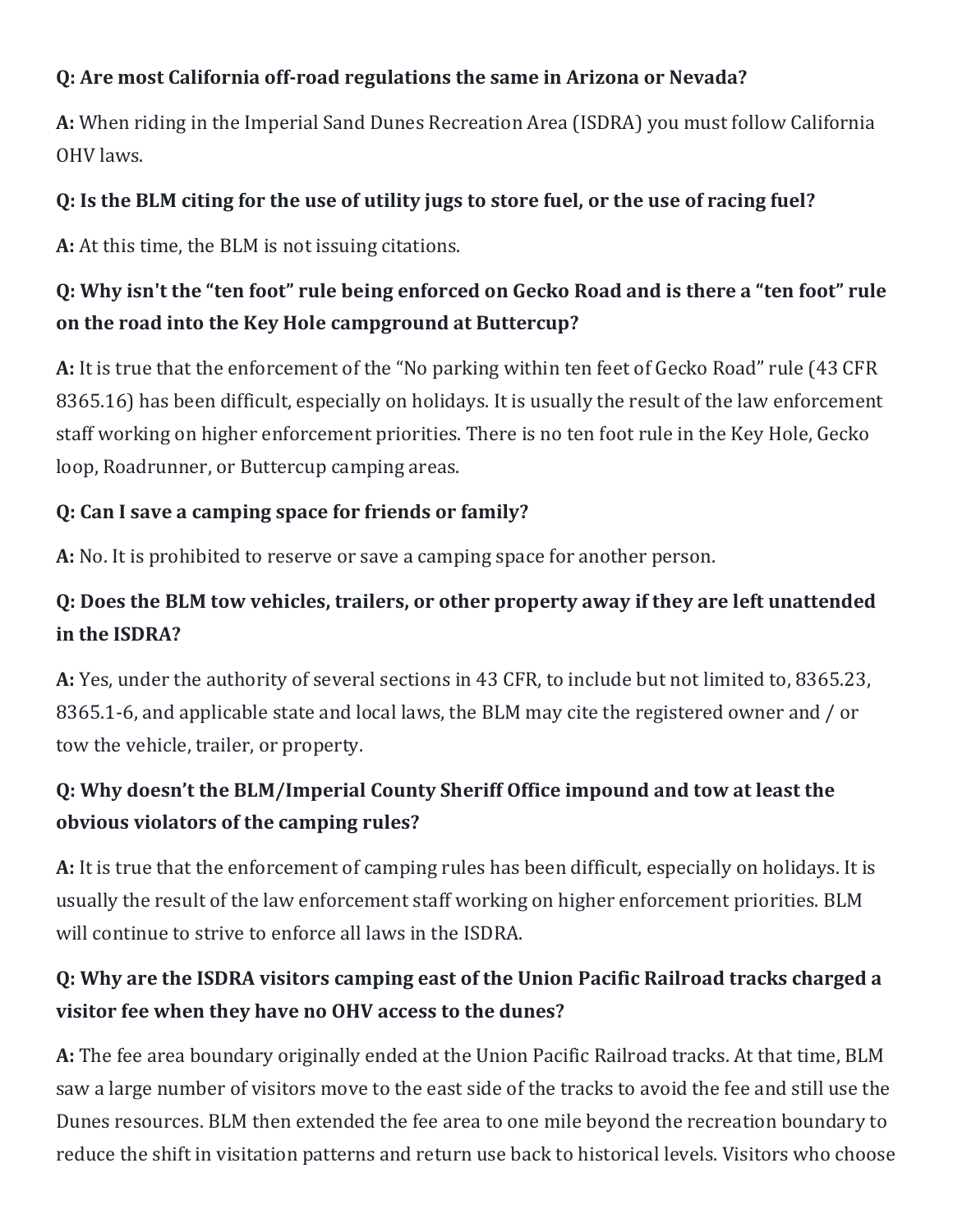to use those areas must comply with all rules and regulations per Northern and Eastern Colorado Desert Coordinated Management Plan and ISDRA. If visitors feel those rules are too restrictive, they can choose to camp in the adjacent open area on the west side of the Union Pacific Railroad tracks.

## **Q: There are rumors that some sort of liability or other financial considerations have precluded this, are they true?**

**A:** No, as long as the BLM Ranger tows a vehicle while following proper policy / procedures, there is little liability to the agency.

#### **Q: Is it illegal to swim in the canals at the ISDRA?**

**A:** Yes, Imperial County Ordinance 12.36.020 states that it is unlawful for any person to bathe, swim, boat, waterski or otherwise enter into, or upon the surface of the water in any irrigation canal, lateral, ditch, or siphon, in the unincorporated area of the county of Imperial, state of California; provided, however, that the provisions of this chapter shall not apply to that body of water known as the Palo Verde Outfall Drain.

#### **Q: Is it illegal to fish at the canals at the ISDRA?**

**A:** No, but you need the proper fishing license.

# **Q: What is the deal with the gates at the Canal Road being locked? With discussion about the canal road, how about giving some money for grading to the district if they open the canal road?**

**A:** The lands where the gates were installed next to the New Coachella Canal east of the Gordon's Well/I8 Exit are Bureau of Reclamation withdrawn lands. Under an memorandum of understanding, BLM manages recreation on withdrawn lands with their permission. BLM has no authority to control the gates installed on the canal bank. At this time, BLM does not intend to pay for the access and maintenance of this road. Description of withdrawn lands: A withdrawal removes an area of federal land from settlement, sale, location, or entry under some or all of the general land laws, for the purpose of limiting activities under those laws to maintain other public values in the area or reserving the area for a particular public purpose or program. Withdrawals are also used to transfer jurisdiction over an area of federal land from one department, bureau, or agency to another.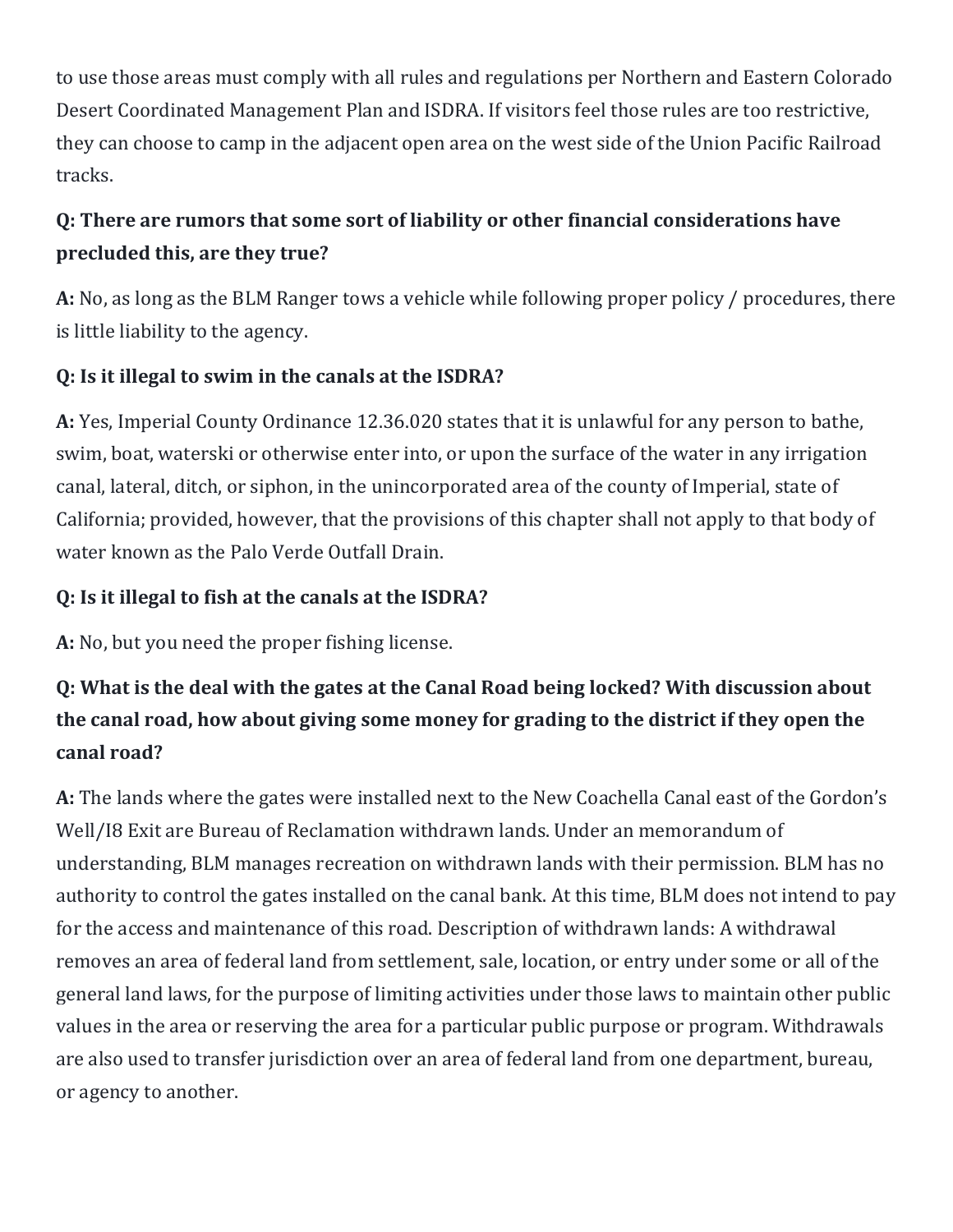# **Q: If I get a ticket at the ISDRA from a BLM ranger is it the same type of ticket that I would get from the Sheriff and do they enforce the same laws at the ISDRA? Are some Federal tickets and others county tickets?**

**A:** Some BLM Rangers can issue federal, state, and/or County tickets. The Imperial County Sheriff's Office issues state and/or county tickets. Therefore BLM Ranger and Imperial County Sheriff's Office Deputies can issue different types of tickets.

#### **Q: Is it ever legal to ride double on an ATV in California or Arizona?**

**A:** Yes, when the vehicle is manufactured for multiple passengers. CVC 38506 states no operator of an all-terrain vehicle may carry a passenger when operating on public lands. However, the operator of an all-terrain vehicle, that is designed for operation off of the highway by an operator with no more than one passenger, may carry a passenger when operating on public lands.

## **Q: Is it illegal to burn pallets in the dunes?**

**A:** Yes. It is prohibited to use as firewood, or have in your possession, any firewood materials containing nails, screws, or other metal hardware, including, but not limited to, wood pallets and/or construction debris.

## **Q: Are fireworks legal at the ISDRA and if they aren't, how much is a ticket for setting them off?**

**A:** No. Imperial County Ordinance 8.24.020 states no person, firm, corporation or other legally recognized entity shall possess, offer for sale, sell, use or display, within the unincorporated territory of the County of Imperial, fireworks of any kind as defined by California Health and Safety Code Section 12500.

Imperial County Ordinance 8.24.040 states the fire chief, or his or her designee, and the sheriff, or his or her designee, shall have the authority to seize, take, remove or cause to be removed, at the sole expense of the owner, all stocks of fireworks possessed, offered for sale, sold, used or displayed in violation of this chapter.

Any person, firm, corporation or other legally recognized entity violating any of the provisions of this chapter shall be guilty of an infraction offense and punished by a fine not exceeding five hundred dollars (\$500.00) for a first violation. The second and any additional violations perpetrated by the same person shall constitute a misdemeanor offense and shall be punishable by a fine not exceeding one thousand dollars (\$1,000.00) or six months in jail, or both.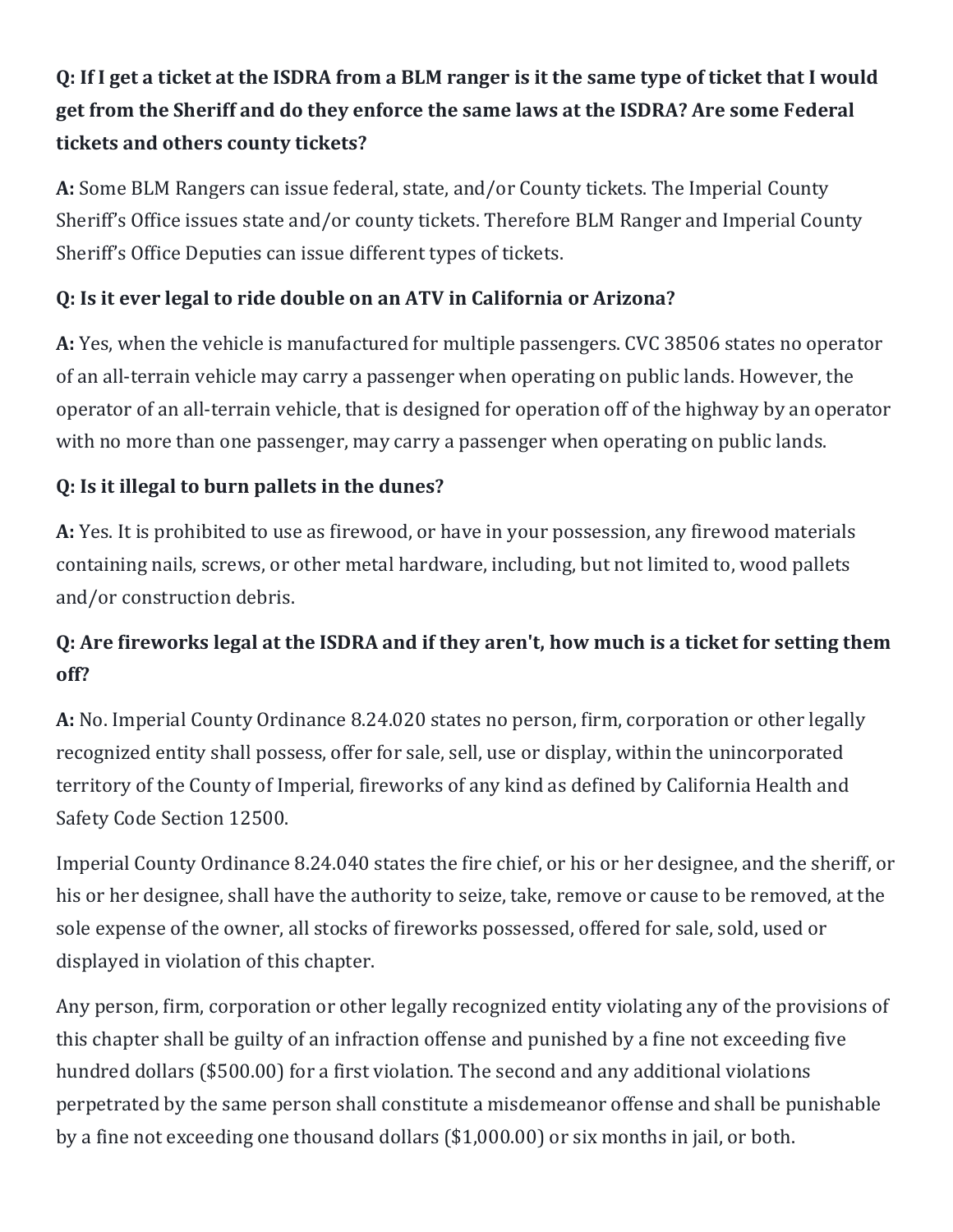Notwithstanding the above, a first offense may be charged and prosecuted as a misdemeanor. (Ord. 1411 § 2 (part), 2006).

Also, TITLE 43,CHAPTER II,PART 9210 Subpart 9212 Sec. 9212.1 (h) states unless permitted in writing by the authorized officer, it is prohibited on the public lands to perform any act restricted by a fire prevention order. The Fire Prevention Order states that The use or possession of fireworks, including "safe and sane" is hereby prohibited on all public lands of the California Desert District. Fire Prevention Order Number CA060200701 (this order is updated annually and the fireworks restrictions are year round).

Subpart 9212, Sec. 9212.4 States any person who knowingly and willfully violates the regulations at Sec. 9212.1 of this title shall, upon conviction, be subject to a fine of not more than \$1,000 or to imprisonment of not more than 12 months, or both.

## **Q: Why doesn't the BLM extend the road from Roadrunner to Dune Buggy Flats to provide more access to the dunes?**

**A:** An extension of Gecko Road would result in high capacity camping and driving in more remote areas of the dunes, which may have a negative effect on federally listed species.

#### **Q: Is hiking into a CLOSED AREA of the dunes around Glamis illegal?**

**A:** You may hike anywhere in the Imperial Sand Dunes, including the Wilderness Area.

## **Q: Is insurance required on off road vehicles? Rumor has it that my vehicle can be confiscated if I am pulled over and don't have it covered.**

**A:** Currently OHVs have no insurance requirements under the California Vehicle Code (CVC). However, for obvious reasons it is a good idea. You are still liable for injury, damages, and death if it is determined to be your fault.

#### **Q: Is the Imperial County Sheriff's Office required to patrol the ISDRA?**

**A:** Yes. Imperial County Sheriff's Office is required to patrol the unincorporated areas of the Imperial County.

## **Q: Is the BLM required to furnish EMS at the ISDRA? What is the Imperial County responsibility?**

**A:** Imperial County is responsible for EMS and has contracted ambulance companies and designated a search and rescue division managed by the Sheriffs Department. Congress has not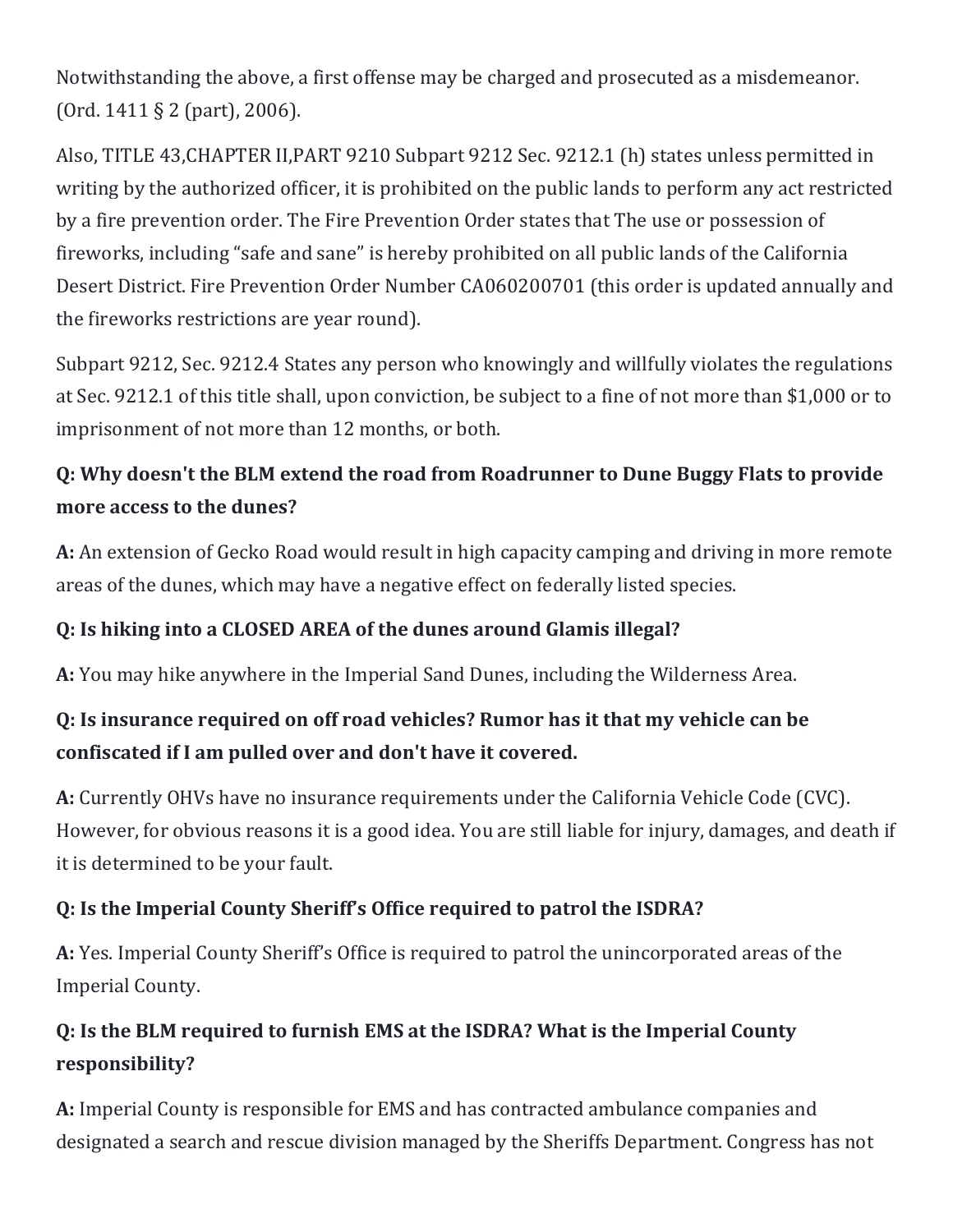granted any authorities to the BLM for search and rescue except in Sec. 312 of the Federal Lands Management Policy Act [43 U.S.C. 1742] which states "Where in his judgment sufficient search, rescue, and protection forces are not otherwise available, the Secretary is authorized in cases of emergency to incur such expenses as may be necessary (a) in searching for and rescuing, or in cooperating in the search for and rescue of, persons lost on the public lands, (b) in protecting or rescuing, or in cooperating in the protection and rescue of, persons or animals endangered by an act of God, and (c) in transporting deceased persons or persons seriously ill or injured to the nearest place where interested parties or local authorities are located. It is under this authority that the BLM assists Imperial County in the Imperial Sand Dunes Recreation Area.

## **Q: What is the law at the ISDRA regarding red and blue lights on any off road vehicle?**

**A:** The intent of this law is to stop recreation vehicles from looking like emergency vehicles. Don't set up your OHV to look like an emergency vehicle with red and blue lights and you'll be fine. CVC 38346 states a person shall not display a flashing or steady burning red or blue warning light on an off-highway motor vehicle except as permitted by Section 21055 or when an extreme hazard exists.

#### **Q: Is a red tail light required at the ISDRA if you are riding at night?**

**A:** That depends. If you are riding alone at night, then the answer is yes. If you are riding in a group, then the trailing (end) vehicle(s) will need to have a red tail light. CVC 38345 states when operated from one half hour after sunset to one half hour before sunrise, each motor vehicle which is not in combination with any other vehicle shall be equipped with at least one lighted red tail-lamp which shall be clearly visible from the rear. (a) Every such vehicle or vehicles at the end of a combination of vehicles shall be equipped with one lighted red tail lamp when operated from one half hour after sunset to onehalf hour before sunrise.

#### **Q: Is a light required on your whip if you are riding at night?**

**A:** No, it is not required, but it is recommended. 43 CFR 8365.16 states safety flags are required on all vehicles in the ISDRA (This includes two-wheeled motorcycles.) All vehicles shall be equipped with a whip mast and a 6x12 inch red/orange flag. Flags may be of pennant, triangle, square, or rectangular shape. Masts must be securely mounted on the vehicle and extend 8 feet from the ground to the mast tip. Safety flags must be attached within 10 inches of the tip of the whip mast with club or other flags mounted below safety flag or on another whip.

#### **Q: Is a brake light required to be legal at the ISDRA?**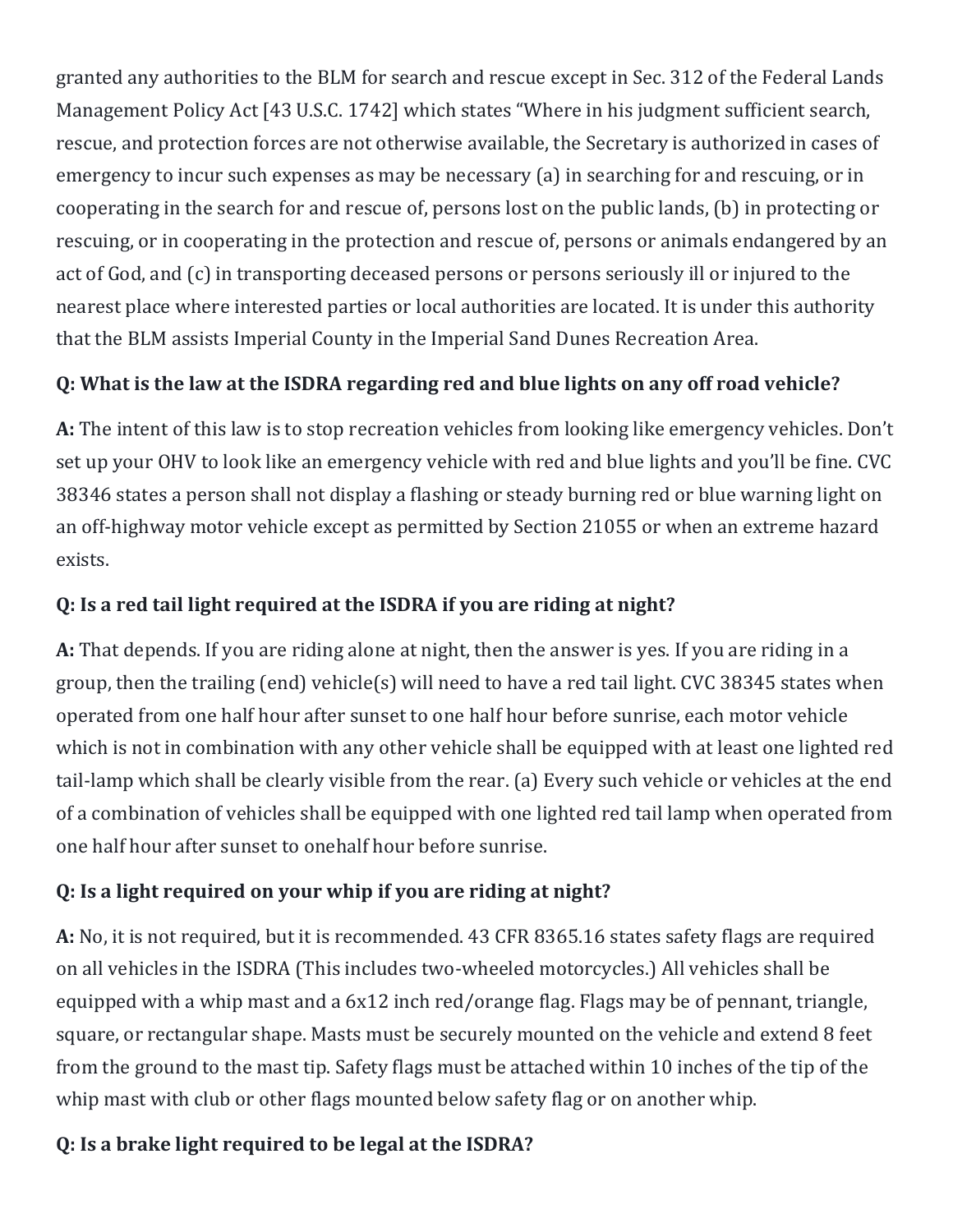**A:** Brake lights are not required on OHVs (CVC Division 16.5, Chapter 6), but they are recommended. However, street legal vehicles are required to have an operating brake light.

#### **Q: Are the laws the same in California and Arizona for minors riding off-road?**

**A:** California has laws regulating minors riding ATVs and as an operator or passenger in a ROV. When riding in the ISDRA, only California laws apply. Those are:

- Although not specific to minors, the operator of an off-highway motor vehicle shall be able to reach and operate all controls necessary to safely operate the vehicle (CVC 38304).
- CVC 38304.1 (a) Neither a parent or guardian of a child who is under 14 years of age, nor an adult who is authorized by the parent or guardian to supervise that child, shall grant permissin to, or knowingly allow, that child to operate an off-highway motor vehicle in a manner that violates Section 38304. (effective 1/1/10)
- CVC 38503. No person under the age of 18 years, on and after January 1, 1990, shall operate an all-terrain vehicle on public lands of this state unless the person satisfies one of the following conditions: (a) The person is taking a prescribed safety training course under the direct supervision of a certified all-terrain vehicle safety instructor. (b) The person is under the direct supervision of an adult who has in their possession an appropriate safety certificate issued by this state, or issued under the authority of another state. (c) The person has in possession an appropriate safety certificate issued by this state or issued under the authority of another state.
- CVC 38504. No person under 14 years of age, on and after January 1, 1990, shall operate an allterrain vehicle on public lands of this state unless the person satisfies one of the conditions set forth in Section 38503 and, in addition, is accompanied by and under the direct supervision of a parent or guardian or is accompanied by and under the direct supervision of an adult who is authorized by the parent or guardian CVC 38504.1. (a) Neither a parent or guardian of a child who is under 14 years of age, nor an adult who is authorized by the parent or guardian to supervise that child shall grant permission to, or knowingly allow, that child to operate an allterrain vehicle in a manner that violates Section 38504, 38600.
- CVC 38600. Operator of a ROV shall be at least 16 years of age, or be directly supervised in the vehicle by a parent or guardian or adult authorized by the parent or guardian.
- CVC 38604. Operator of ROV shall not allow a passenger unless the passenger is seated upright with back against seat back and can grasp the occupant handhold with the seat belt/safety harness properly fastened. Go back to list of topics.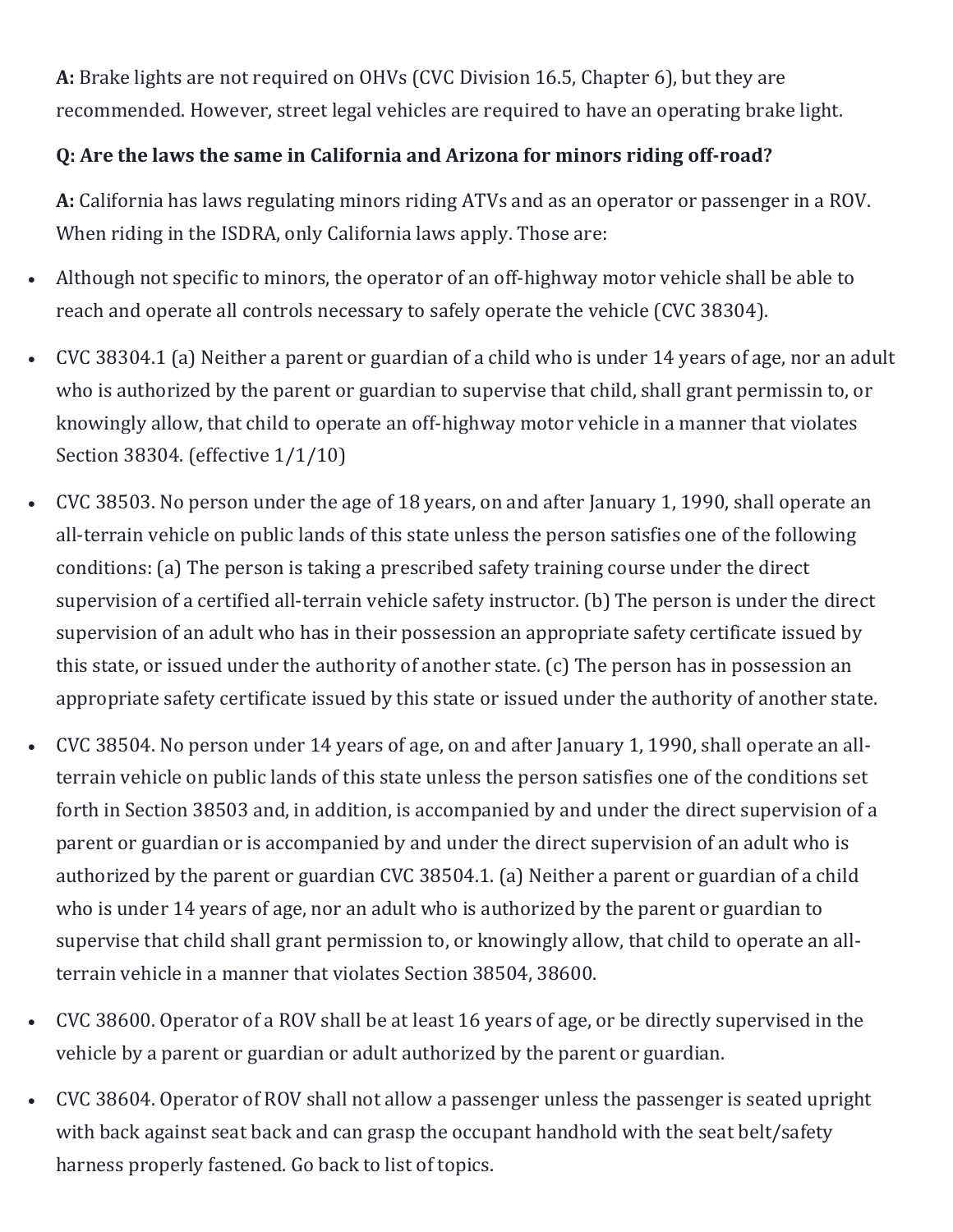#### **Q: If you are riding a motorcycle at the ISDRA off road, are you required to wear a helmet?**

**A:** No, but it is recommended. Helmet use is required on ATVs and ROVs. CVC 38505, 38601.

## **Q: What are the laws for the decibel levels of vehicles at the ISDRA? Does it apply only to ATVs or all vehicles? Are the laws the same for Arizona?**

Federal 43CFR8343.1(b): No off-road vehicle equipped with a muffler cutout, bypass, or similar device, or producing excessive noise exceeding Environmental Protection Agency standards, when established, may be operated on public lands.

The California laws that apply in the dunes are as follows: *Street Vehicles:* CVC 27150(a) Every motor vehicle subject to registration shall at all times be equipped with an adequate muffler in constant operation and properly maintained to prevent any excessive or unusual noise, and no muffler or exhaust system shall be equipped with a cutout, bypass, or similar device. (b) Except as provided in Division 16.5 (commencing with Section 38000) with respect to off-highway motor vehicles subject to identification, every passenger vehicle operated off the highways shall at all times be equipped with an adequate muffler in constant operation and properly maintained so as to meet the requirements of Article 2.5 (commencing with Section 27200), and no muffler or exhaust system shall be equipped with a cutout, bypass, or similar device.

*Off-highway Vehicles:* CVC 38365(a) Every off-highway motor vehicle, as defined in Section 38006, shall at all times be equipped with an adequate muffler in constant operation and properly maintained so as to meet the requirements of Section 38370, and no muffler or exhaust system shall be equipped with a cutout, bypass, or similar device. CVC 38370(h) On and after January 1, 2003, off-highway motor vehicles, when operating pursuant to Section 38001, shall at all times be equipped with a silencer, or other device, which limits noise emissions. Noise emissions of competition off-highway vehicles manufactured on or after January 1, 1998, shall be limited to not more than 96 dBA, and if manufactured prior to January 1, 1998, to not more than 101 dBA, when measured from a distance of 20 inches using test procedures established by the Society of Automotive Engineers under Standard J1287, as applicable. Noise emissions of all other off-highway vehicles shall be limited to not more than 96 dBA if manufactured on or after January 1, 1986, and not more than 101 dBA if manufactured prior to January 1, 1986, when measured from a distance of 20 inches using test procedures established by the Society of Automotive Engineers under Standard J1287, as applicable.

#### **Q: Is a fee permit required year round?**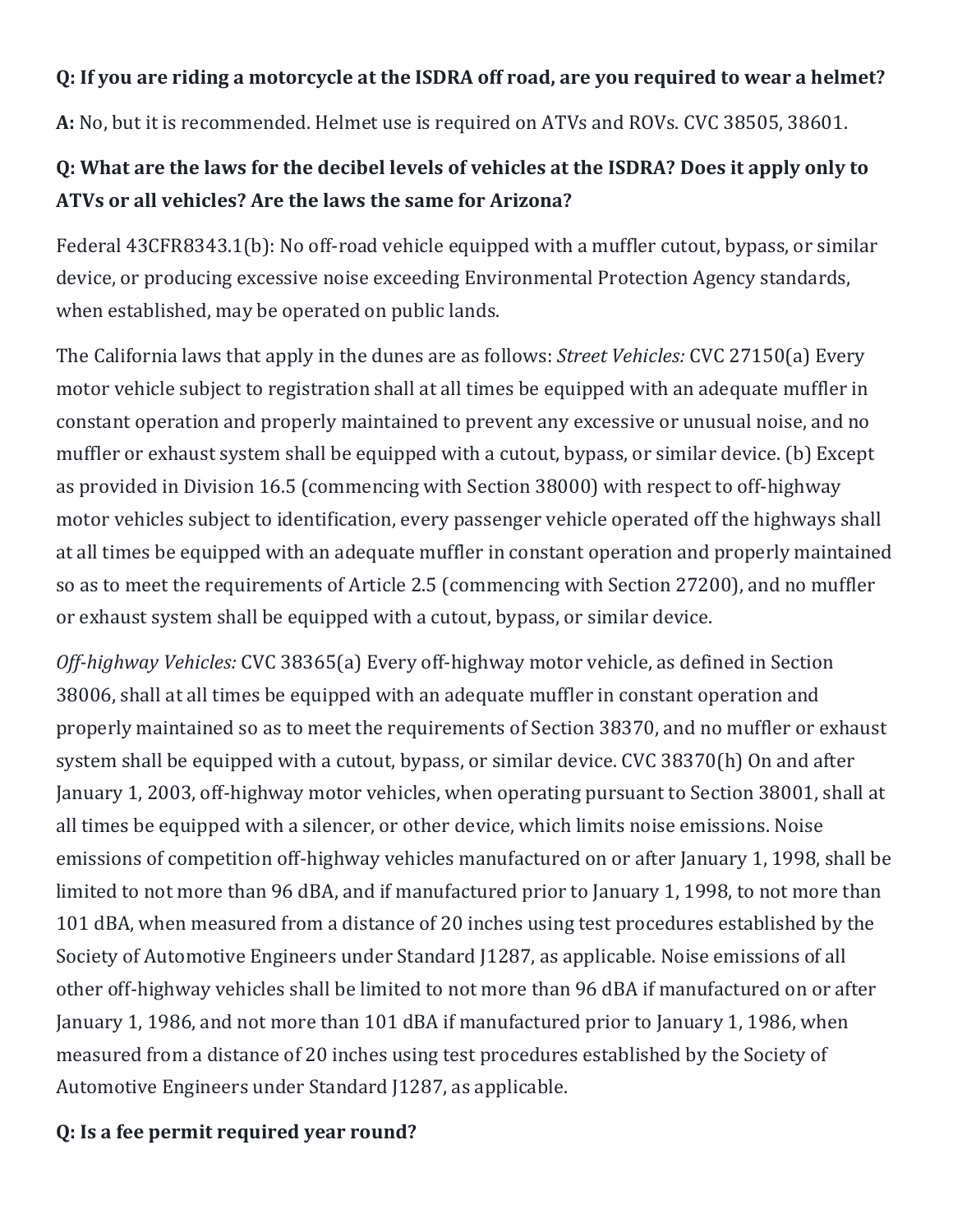**A:** No, a fee permit is required October 1 through April 15 each year.

#### **Q: What is the fine for not having a permit?**

**A:** The county fine is \$100 for the first offense and \$300 for subsequent offenses. See below for max penalties. A fine if cited under California Vehicle Code 38301 is \$190. A Federal Violation Notice (citation) starts at \$75. The maximum penalty is \$1000 and or imprisonment not to exceed 12 months.

## **Q: If I get a ticket for not having a permit at the Dunes, do I still have to buy a permit?**

**A:** Yes, if you are going to continue to stay in the ISDRA after the citation is issued.

## **Q: Where does the money from the fines for not having a permit go?**

**A:** County ordinance fines go to Imperial County. State citation fines go to Imperial County and the State of California. The money from federal citations go to the Federal Crime Victims Fund. Funds collected from the payment of petty offense cases are deposited into the Crime Victims Fund. The Crime Victims Fund was established by the Victims of Crime Act of 1984 and is a major funding source for victim services throughout the country. For more information about the Crime Victims Fund and how funds are disbursed, visit the Office for Victims of Crime website at [www.ojp.usdoj.gov/ovc/](https://l.facebook.com/l.php?u=http%3A%2F%2Fwww.ojp.usdoj.gov%2Fovc%2F&h=ATP8jBEcSKNE8PUJYpi3QrnEnF1xYNQ57V6-keVlLf8wSW9TLpLW9mAMGdKtb9rFQZkkfwB0FhNpSEho4Ol_aVD3aZKkdhPSJ7fAdJ5msgLyvJWs-NmvWenepZtP9JTM5wRQmC9o30UI0g) . The \$25 processing fee is used to offset court costs.

#### **Q: How long do I have to get a permit after arriving at the Dunes?**

**A:** Permits are required immediately upon arrival 43 CFR 8365.16. If you purchase your permit before you get to the dunes you will also save money and time when you arrive.

## **Q: How do I obtain a "Towed in" permit for a street legal vehicle intending to off-road only?**

**A:** When a street legal vehicle is towed into the ISDRA, the owner can ask either BLM or the fee permit staff for a "towed in" permit at no cost. Here are the conditions:

1. Must be issued upon arrival to prove the vehicle is indeed towed in. 2. Available free of charge from either the Cahuilla or Buttercup Ranger Stations, as well as from the fee permit staff. 3. Allows the vehicle to be driven off-highway in the ISDRA. 4. Allows the vehicle to be driven across the Herman Schneider Memorial Bridge/Dune Buggy Flats fee checkpoint. 5. Does not allow the vehicle to be driven on any of the other access roads, or through any other fee check points, without a weekly or seasonal permit. 6. Does not allow the vehicle to exit and then reenter the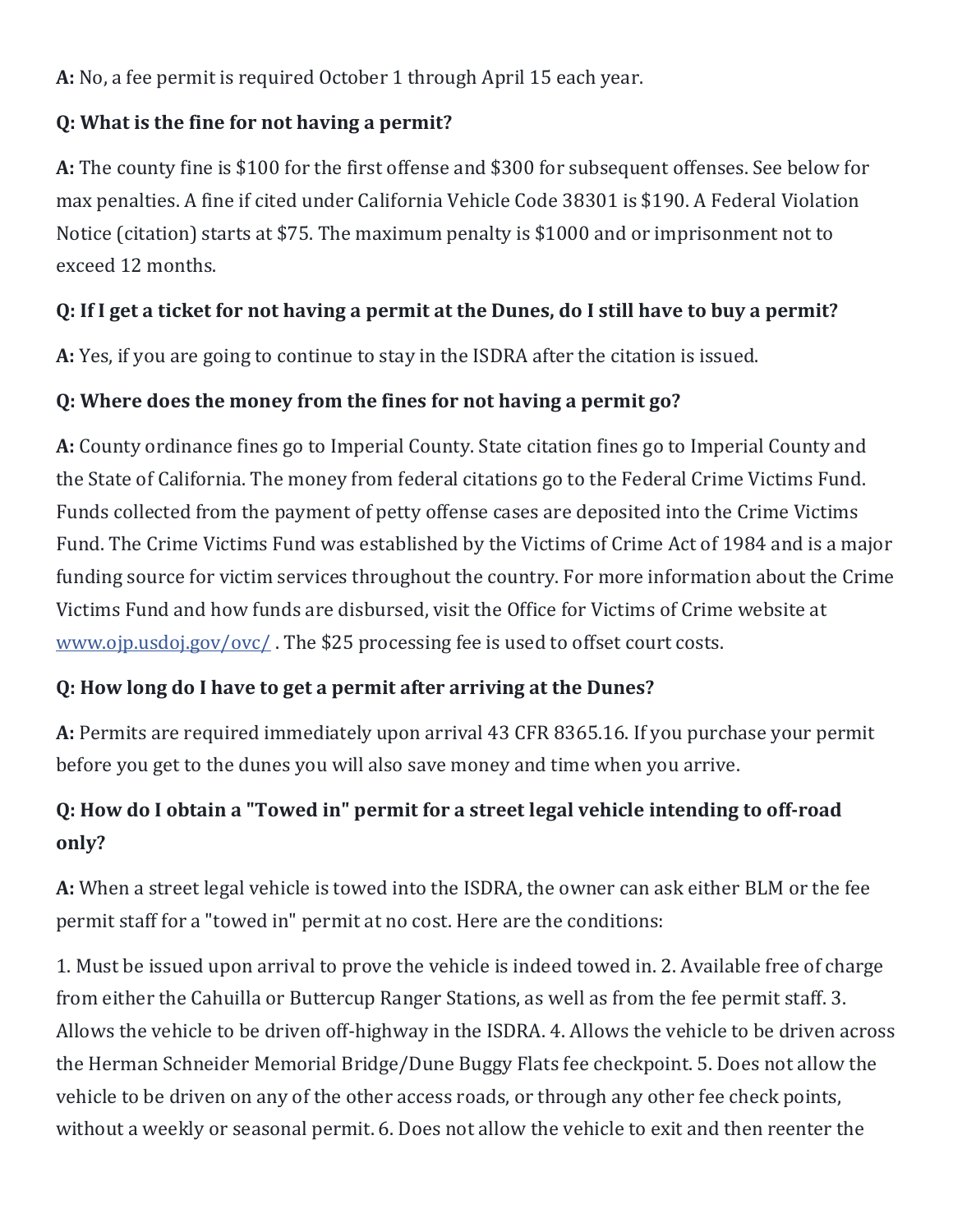recreation area without a weekly or seasonal permit. *Best overall advice when obtaining a "Towed in" permit: Keep it in the sand!*

## **Q: If I camp on private property within the ISDRA, do I need to have a permit? If not, do I have to have one to ride at the ISDRA?**

**A:** If you camp on private property you would have to follow the rules of the land owner. Some campgrounds encourage their visitors to purchase a dunes permit so they can use the trash bins provided by BLM through the fee program. Only your primary, street legal vehicle is required to have a permit upon arrival at the ISDRA (43 CFR 8365.16). ATV and other OHVs are not required to have a camping permit.

# **Q: What are the extra/new amenities from our ISDRA fees that will be implemented this year? Any plans for grey/black water dumps. Gravel in sandy areas in the camping areas?**

**A:** There are no new amenities or plans for grey/black water dumps stations to be developed in the Dunes. BLM maintains the existing hard packed camping areas each summer, as funding allows.

## **Q: With the visitation the ISDRA receives, why doesn't it receive more funding?**

**A:** The BLM, as an agency projects to receive flat funding over the next several years with increased costs agency wide. Each office is trying to work as efficiently as possible within the current levels of funding congress provides us.

# **Q: When the California Green Sticker Program funds an improvement in an area like the ISDRA, does it also continue to provide funds for the maintenance for that project?**

**A:** Sometimes. BLM applies for facility operations and maintenance grants and may or may not be approved each year. If funding is not approved from green sticker program the BLM must find other sources to maintain the improvements.

# **Q: Do Arizona and California driving and drinking laws apply off-highway? What is the rule on open containers? Can a passenger in my off road vehicle drink while I drive?**

**A:** California drinking and driving laws apply off-highway in California, please review the CVC, Division 11, Chapter 12. Also, CVC 23220 (a) states no person shall drink any alcoholic beverage while driving a motor vehicle upon any highway or on any lands described in subdivision (b) As used in subdivision (a), "lands" means those lands to which the ChappieZ'berg Off-Highway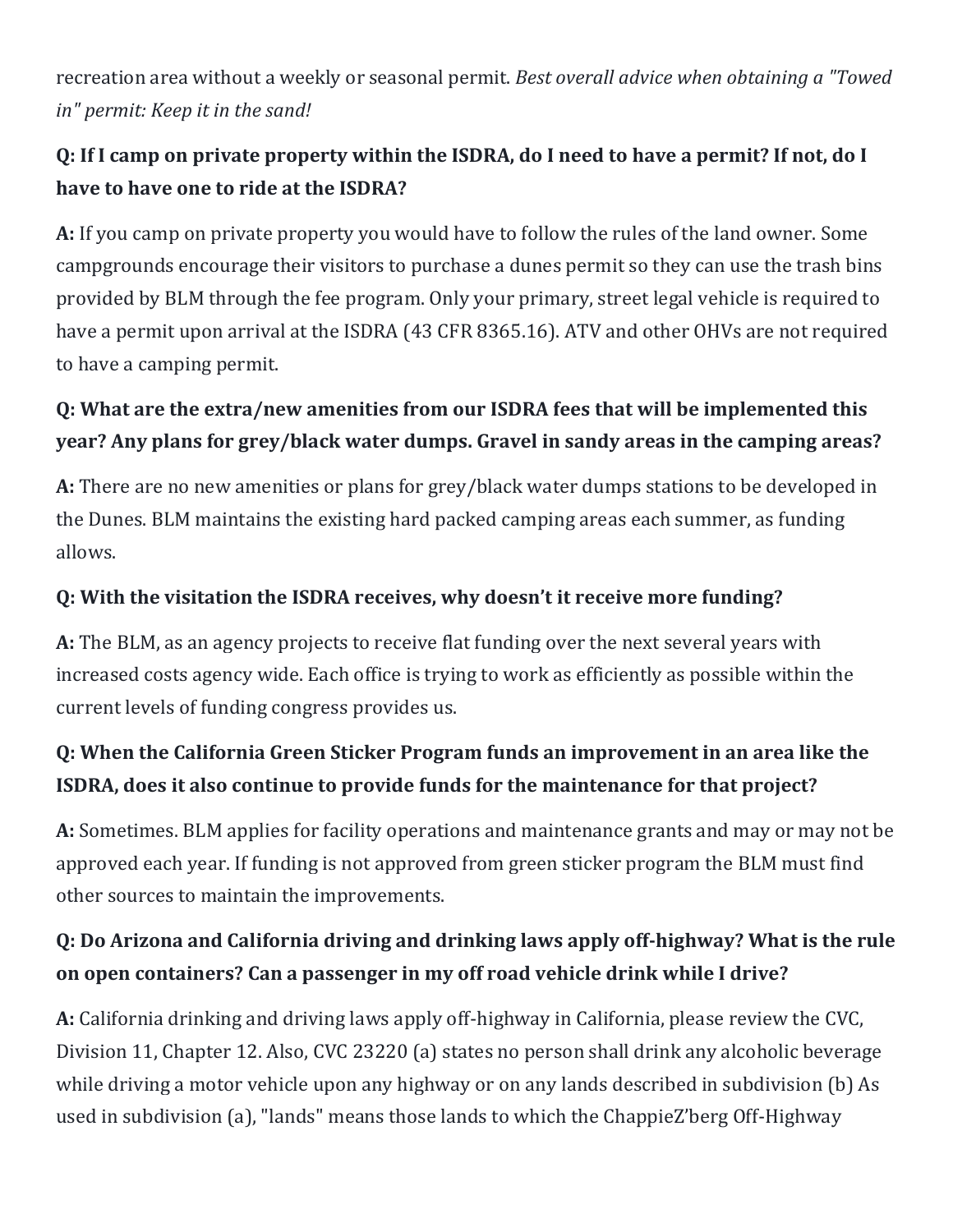Motor Vehicle Law of 1971 (Division 16.5 (commencing with Section 38000)) applies as to offhighway motor vehicles, as described in Section 38001.

CVC 23223. (a) No driver shall have in his or her possession, while in a motor vehicle upon a highway or on lands, as described in subdivision (b) of Section 23220, any bottle, can, or other receptacle, containing any alcoholic beverage that has been opened, or a seal broken, or the contents of which have been partially removed. (b) No passenger shall have in his or her possession, while in a motor vehicle upon a highway or on lands, as described in subdivision (b) of Section 23220, any bottle, can, or other receptacle containing any alcoholic beverage that has been opened or a seal broken, or the contents of which have been partially removed.

# **Q: What about rules concerning toys? I have a radio controlled dune buggy and a radio controlled powered airplane. What regulations are there for this type of recreational hobby?**

**A:** Currently there are no regulations concerning radio controlled equipment.

## **Q: Is there reciprocity between California and Arizona regarding street legal ATVs, ROVs, and Golf Carts?**

**A:** No. Most of these vehicles do not meet California requirements to be street legal, therefore they are illegal to operate on the street in California.

# **Q: Do you have to have a nonresident sticker to use an OHV in California if you are from Arizona? Does the Arizona off-road "RV Plate" or an Ariz street legal "MC Plate" satisfy the Calif OHV sticker requirements.**

**A:** The Arizona "RV" plate is title only; it is not registration or the equivalent to a California OHV identification sticker. The terms identification and registration in California both refer to the payment of recurring fees to the DMV to allow legal operation of OHVs on public lands. The Arizona "RV" plate is no longer accepted for operation in California unless it has a valid Arizona OHV decal on it. An Arizona "MC" plate is registration and is accepted for off-highway operation in California. A vehicle with an Arizona "MC" plate may or may not be street legal in California. In order to be street legal, a vehicle must be designed and tested by the manufacturer for highway use consistent with federal regulations (e.g., legally equipped dual sport motorcycle).

**Q: I'm in the process of purchasing a sand rail; it's a year old and has only been used twice. The previous owner has not had the rail registered. What do I need to do to be legal?**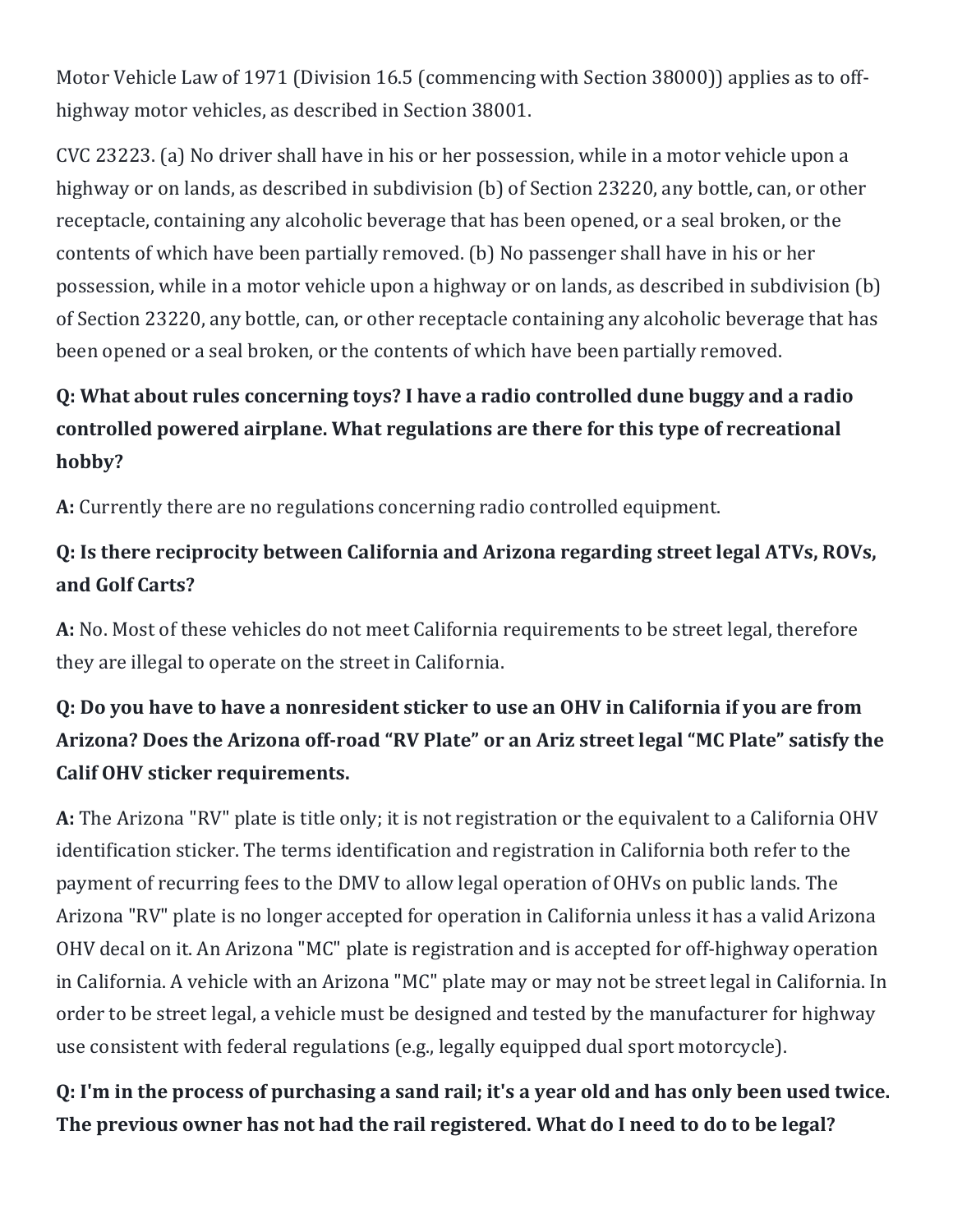**A:** To register the vehicle, contact your local DMV. The DMV will let you know of all requirements needed to register your vehicle (fees, VIN, etc.). If the vehicle does not have a VIN, you will need to contact your local CHP after you have begun the registration process. CHP may require paperwork to assign/attach a VIN to the vehicle, so be sure to ask.

#### **Q: When is the red sticker riding season at the ISDRA?**

**A:** The red sticker riding season for the ISDRA is 'year-round'

## **Q: Do I need to have my registration with my vehicle?**

**A:** Yes, California Vehicle Code 38085a requires the owner of the vehicle to maintain the original or a facsimile of his registration with the vehicle at all times.

# **Q: In California is it legal to drive anything off-road if your driver's license has been revoked or suspended?**

**A:** If your license is suspended, you can't drive on or off-highway. CVC 14601.1. (a) No person shall drive a motor vehicle when his or her driving privilege is suspended or revoked for any reason other than those listed in Section 14601, 14601.2, or 14601.5, if the person so driving has knowledge of the suspension or revocation. Knowledge shall be conclusively presumed if mailed notice has been given by the department to the person pursuant to Section 13106. The presumption established by this subdivision is a presumption affecting the burden of proof.

(e) This section also applies to the operation of an off-highway motor vehicle on those lands to which the ChappieZ'berg Off-Highway Motor Vehicle Law of 1971 (Division 16.5 (commencing with Section 38000)) applies as to off-highway motor vehicles, as described in Section 38001.

**Q: When is a safety flag, on a whip, eight feet above the ground required at the ISDRA? A whip with a flag doesn't appear to be required on motor homes or trucks when they are in camping areas but ATV's are required to have them. Why does a truck need a whip with a flag at the drags near the Gecko Road if it isn't going to be out in the dunes? The drags at Gecko are as flat as the camping areas. What is the rule of thumb on when a whip and flag are required?**

**A:** A good rule of thumb is when a vehicle leaves the pavement a flag is required. Common sense says a motorhome doesn't require a whip if in the camp area.

On Tuesday, October 4, 1988, a rule was published in volume 53, number 192 of the Federal Register. The rule stated that all off-highway motor vehicles registered under CVC 38010 or other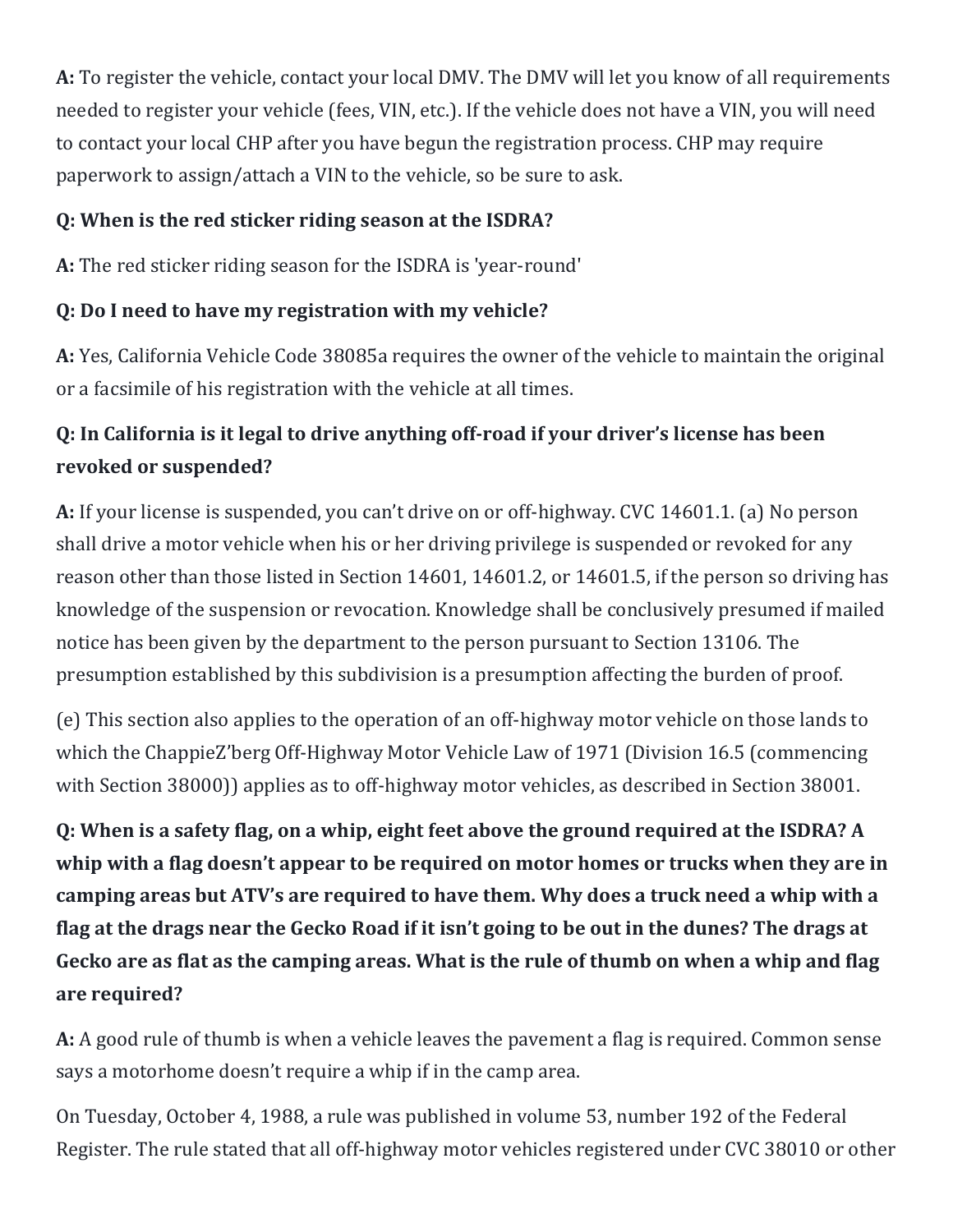off-road vehicles as defined in 43 CFR 8340.05(a) shall be equipped with a whip. It goes on to include details such as, but not limited to, the whip mast must have a securely mounted 6x12 inch red/orange flag. Flags may be of pennant, triangle, square, or rectangular shape. Masts must be securely mounted on the vehicle and extend 8 feet from the ground to the mast tip. Safety flags must be attached within 10 inches of the tip of the whip mast with club or other flags mounted below safety flag or on another whip.

43 CFR 8340.05(a) states that off-road vehicle means any motorized vehicle capable of, or designed for, travel on or immediately over land, water, or other natural terrain, excluding:(2) Any military, fire, emergency, or law enforcement vehicle while being used for emergency purposes; (3) Any vehicle whose use is expressly authorized by the authorized officer, or otherwise officially approved; (4) Vehicles in official use.

## **Q: A BLM Ranger at one of the comp. hills had no whip and when asked about it he said, that he was exempt, isn't it as necessary for the BLM as everybody?**

**A:** Vehicles in official use are exempt; however we will try to set a better example since it is the safe thing to do. 43 CFR 8340.05(a) states that off-road vehicle means any motorized vehicle capable of, or designed for, travel on or immediately over land, water, or other natural terrain, excluding:(2) Any military, fire, emergency, or law enforcement vehicle while being used for emergency purposes;(3) Any vehicle whose use is expressly authorized by the authorized officer, or otherwise officially approved; (4) Vehicles in official use.

## **Q: Are seat belts required to be used on all the seats, front and rear, on sand rails to be legal when riding off road in California or Arizona?**

**A:** Seat belts are required to be properly fastened in the front seats when originally equipped by the manufacturer. Seat belts in the rear are not specifically required; however, if the passengers are not wearing seat belts, the officer has the discretion to cite the driver for a violation of CVC 38330.

CVC 38330. It is unlawful to operate any vehicle or combination of vehicles which is in an unsafe condition, which is not equipped as required by this chapter or the equipment regulations of the governmental agency having jurisdiction over public lands, or which is not safely loaded. 43 CFR 8365.13(b) (1) The operator of a motor vehicle is prohibited from operating a motor vehicle in motion, unless the operator and each front seat passenger is restrained by a properly fastened safety belt that conforms to applicable United States Department of Transportation standards, except that children, as defined by State law, shall be restrained as provided by State law.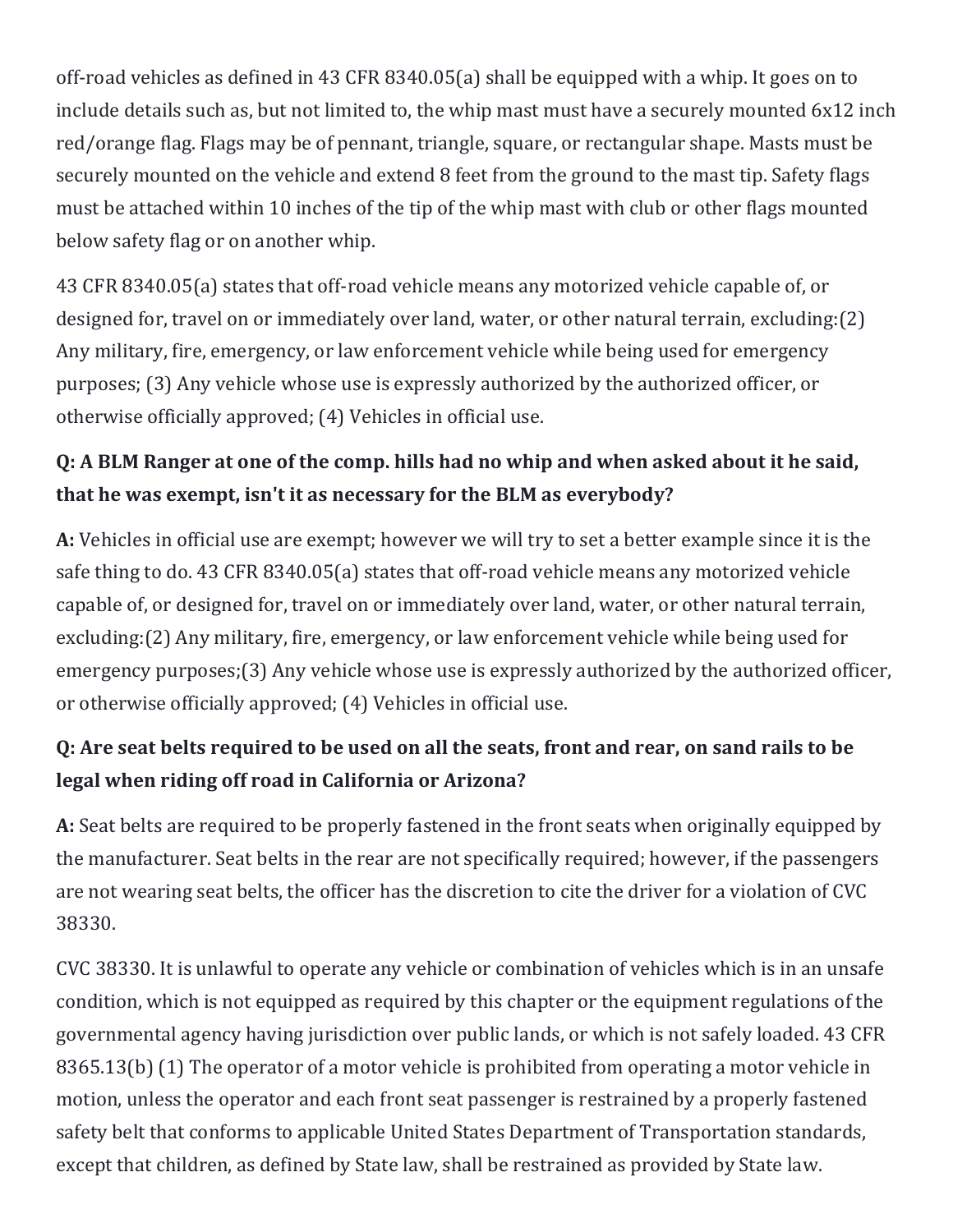# **Q: Is a spark arrestor required on all off road vehicles? Are they required at the ISDRA? Are they required in Arizona?**

**A:** While riding in the ISDRA, all visitors must follow California OHV laws and have a properly working spark arrestor on their OHV. CVC 38366 (a) Notwithstanding Section 4442 of the Public Resources Code, and except for vehicles with mufflers as provided in Article 2 (commencing with Section 27150) of Chapter 5 of Division 12, no person shall use, operate, or allow to be used or operated, any off-highway motor vehicle, as defined in Section 38006, on any forest covered land, brush covered land, or grass covered land unless the vehicle is equipped with a spark arrester maintained in effective working order.

#### **Q: Are there any speed limits at the ISDRA?**

**A:** Yes. Basic Speed Law CVC 38305. No person shall drive an off-highway motor vehicle at a speed greater than is reasonable or prudent and in no event at a speed which endangers the safety of other persons or property. Prima Facie Speed Limit CVC 38310. The Prima Facie Speed Limit within 50 feet of any campground, campsite, or concentration of people or animals shall be 15 miles per hour unless changed as authorized by this code and, if so changed, only when signs have been erected giving notice thereof. No person shall operate an OHV in excess of 15 mph on public lands within 500 feet of Highway 78, Gray's Well Road, Gecko Road and access roads within the Gecko and Roadrunner recreation sites. 43 CFR 8365.16 43 CFR 8341.1 (f) No person shall operate an off-road vehicle on public lands: (2) In excess of established speed limits; 43 8365.13 (a) When operating a vehicle on the public lands, no person shall exceed posted speed limits, willfully endanger persons or property, or act in a reckless, careless or negligent manner.

## **Q: Is there a law against towing someone on a board or something behind a vehicle or ATV at the ISDRA?**

**A:** Yes, CVC 38330 states it is unlawful to operate any vehicle or combination of vehicles which is in an unsafe condition, which is not equipped as required by this chapter or the equipment regulations of the governmental agency having jurisdiction over public lands, or which is not safely loaded. Also, 43 CFR CHAPTER II PART 8340, Subpart 8341, Sec. 8341.1 (f) (1) states no person shall operate an off-road vehicle on public lands in a reckless, careless, or negligent manner.

## **Q: What is required by law to have people ride in an ROV? (UTVs, Side X Side's) at the ISDRA? Are Golf Carts in this category?**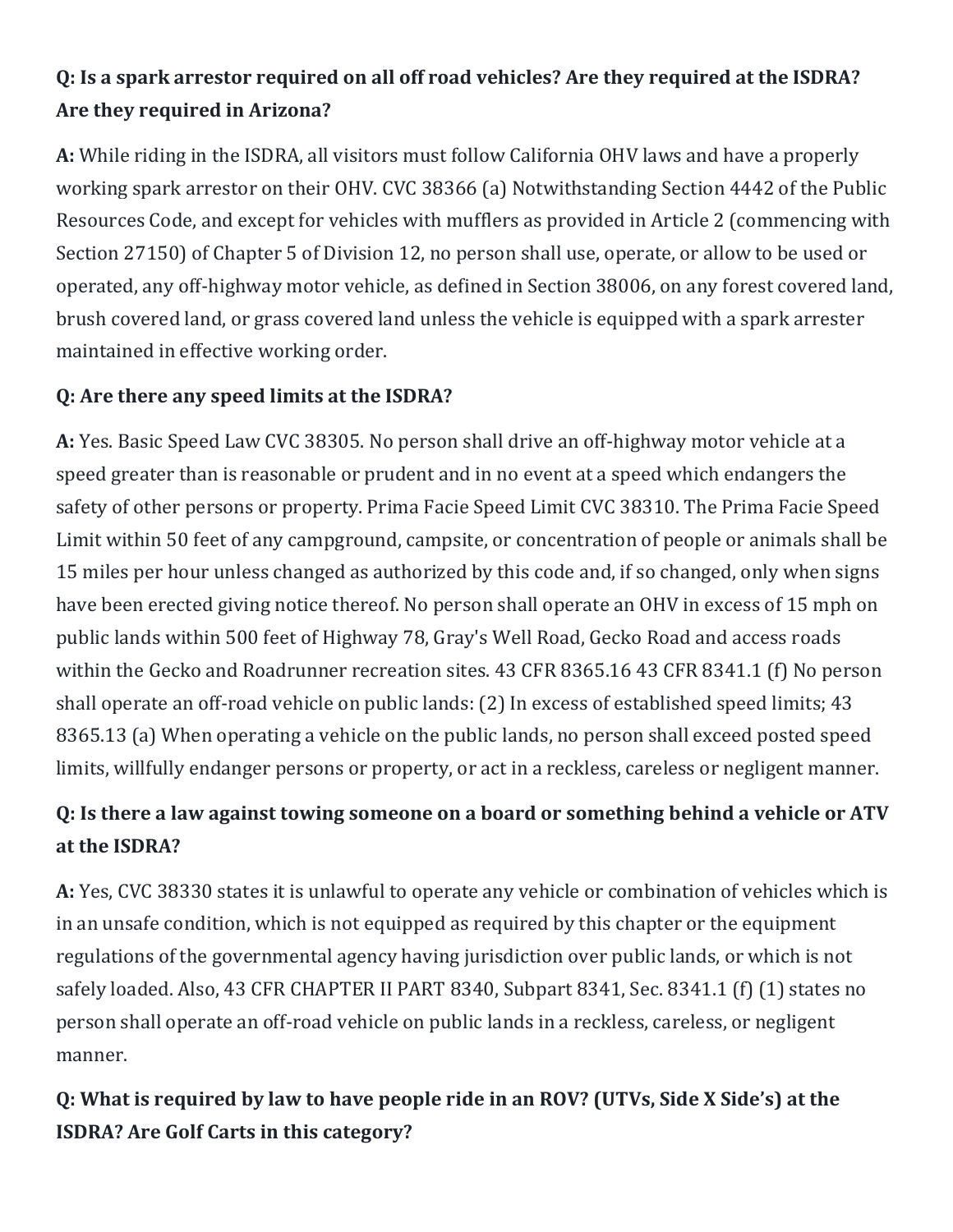**A:** Safety helmets are required for operator and passengers of ROV; seat/shoulder belt or safety harness required to be worn when ROV is in motion; operator of ROV shall not allow a passenger unless the passenger is seated upright with the back against seat back and can grasp the occupant handhold with the seat belt/safety harness properly fastened.

Operator of ROV shall not allow a passenger to occupy a separate seat location not designed and provided by the manufacturer for a passenger in ROVs with a model year of 2014 or later. Passengers may occupy a seat that is installed in a separate seat location not designed and provided by the manufacturer for a passenger in vehicles with model year 2013 or earlier if the occupant of the seat is fully contained inside of the vehicle's rollover protection while the vehicle is being operated.

Golf carts are not ROVs; however if modifications are made to a golf cart, it could be included in the same category as an OHV. A golf cart by definition (CVC Division 1, section 345) is, "a vehicle having not less than three wheels in contact with the ground, having an unladen weight less than 1,300 pounds, which is designed to be and is operated at not more than 15 mph and designed to carry golf equipment and not more than two persons including the driver".

## **Q: Are there laws/regulations that pertain to ROVs? Is there a difference between laws/regulations in California and Arizona for ROVs?**

**A:** Yes, ROVs are regulated under the laws/ regulations relating to Off-Highway Vehicle use in CVC 38600 and 38000 sections. Arizona and California have different OHV laws, citizens need to follow California laws while recreating in the ISDRA.

## **Q: Are there any age restrictions for driving a ROV off road in California? Are the age rules different from golf carts or ATVs?**

**A:** The operator of a ROV shall be at least 16 years of age, or be directly supervised in the vehicle by a parent or guardian or adult authorized by the parent or guardian (effective 1/1/13). There is no age requirement to operate a golf cart in California, however, CVC 38304 states that the operator of an off-highway motor vehicle shall be able to reach and operate all controls necessary to safely operate the vehicle.

CVC 38304.1 (a) Neither a parent or guardian of a child who is under 14 years of age, nor an adult who is authorized by the parent or guardian to supervise that child, shall grant permission to, or knowingly allow, that child to operate an off-highway motor vehicle in a manner that violates Section 38304 (effective 1/1/10).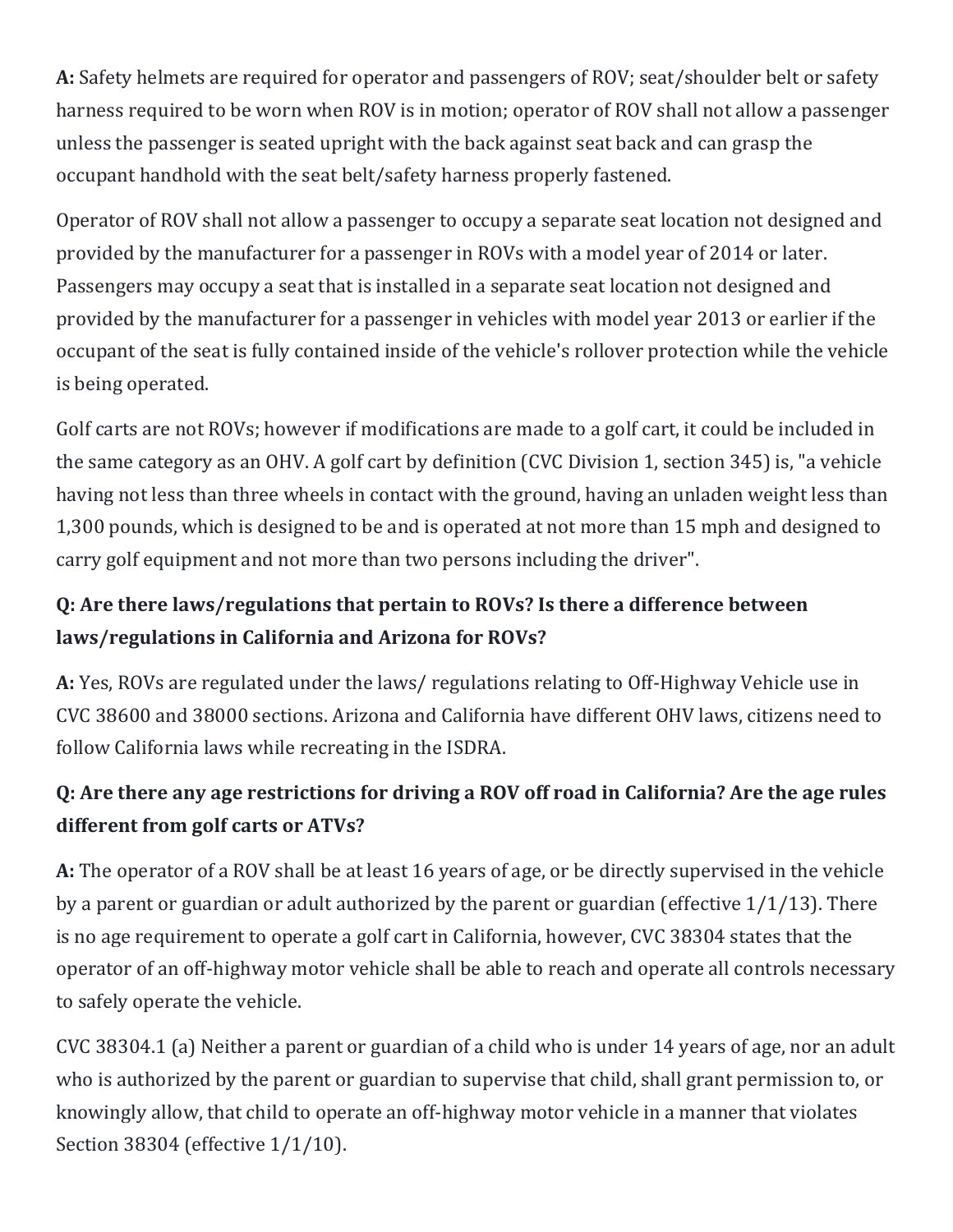#### **Q: There are ATV age rules in California related to safety training. They are as follows:**

**A:** CVC 38503. No person under the age of 18 years, on and after January 1, 1990, shall operate an all-terrain vehicle on public lands of this state unless the person satisfies one of the following conditions: (a) The person is taking a prescribed safety training course under the direct supervision of a certified all-terrain vehicle safety instructor. (b) The person is under the direct supervision of an adult who has in their possession an appropriate safety certificate issued by this state, or issued under the authority of another state. (c) The person has in possession an appropriate safety certificate issued by this state or issued under the authority of another state.

CVC 38504. No person under 14 years of age, on and after January 1, 1990, shall operate an allterrain vehicle on public lands of this state unless the person satisfies one of the conditions set forth in Section 38503 and, in addition, is accompanied by and under the direct supervision of a parent or guardian or is accompanied by and under the direct supervision of an adult who is authorized by the parent or guardian.

CVC 38504.1. (a) Neither a parent or guardian of a child who is under 14 years of age, nor an adult who is authorized by the parent or guardian to supervise that child shall grant permission to, or knowingly allow, that child to operate an all-terrain vehicle in a manner that violates Section 38504.

#### **Q: Are roll cages required for rear seat passengers?**

**A:** Roll cages are recommended but not required at this time.

#### **Q: Are helmets required to ride a ROV?**

**A:** Safety helmets are required for operator and all passengers of ROVs (also known as UTVs, side x sides) (effective 1/1/13).

## **Q: Are there any distinctions made between golf carts and ROVs? Like engine size etc. Some Golf carts have replaced high horsepower engines.**

**A:** Yes. ROVs are defined in Vehicle Code 500 and regulated under the CVC 38600 section. Golf carts are defined in CVC Division 1, section 345. A "golf cart" is a motor vehicle having not less than three wheels in contact with the ground, having an unladen weight less than 1,300 pounds, which is designed to be and is operated at not more than 15 miles per hour and designed to carry golf equipment and not more than two persons, including the driver. CVC 21716 states except as provided in Section 21115.1 and Chapter 6 (commencing with Section 1950) of Division 2.5 of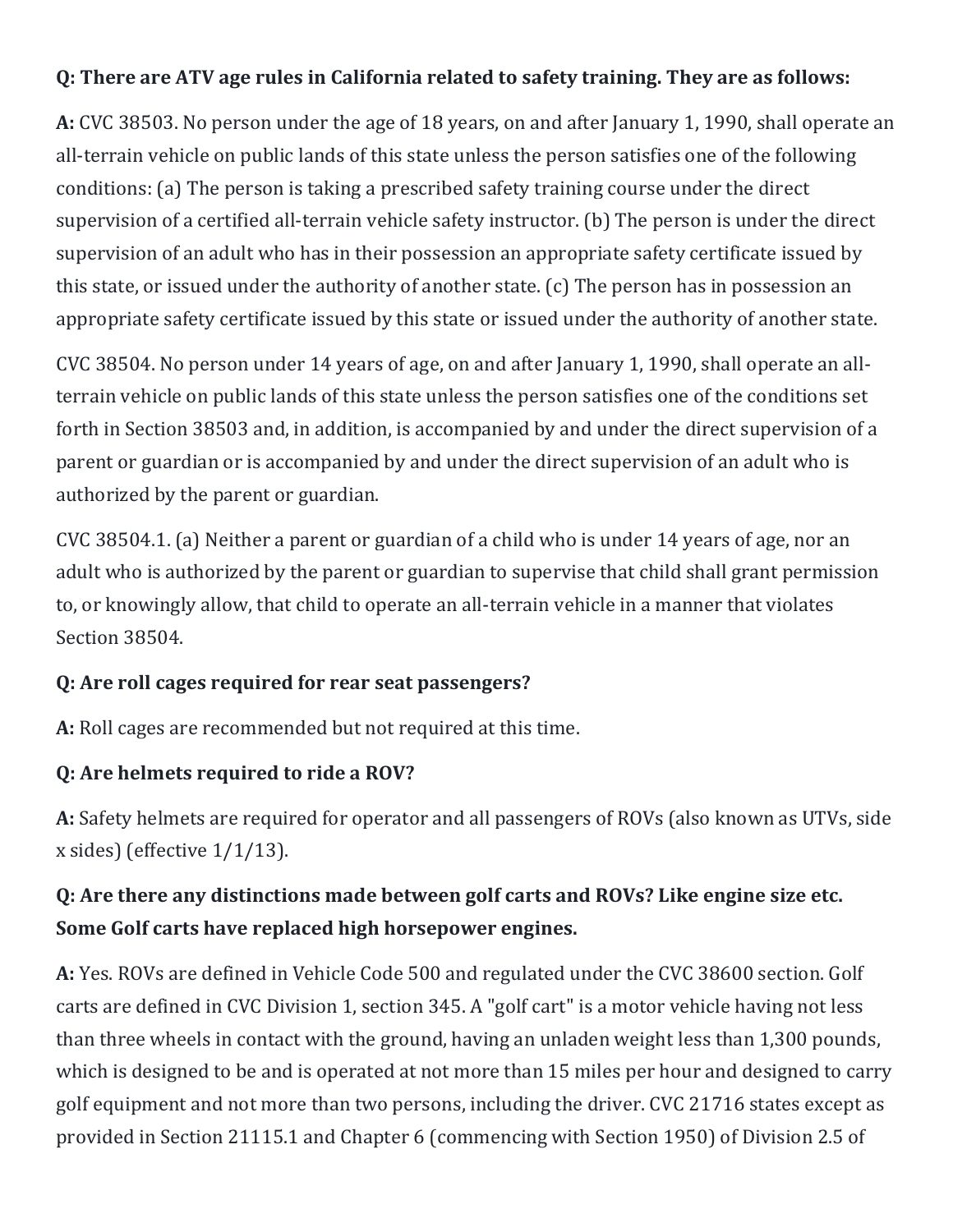the Streets and Highways Code, no person shall operate a golf cart on any highway except in a speed zone of 25 miles per hour or less. CVC 24001.5 also states that a golf cart as defined in Section 345 shall only be subject to the provisions of this division which are applicable to a motorcycle.

CVC 21115. (a) If a local authority finds that a highway under its jurisdiction is located adjacent to, or provides access to, a golf course and between the golf course and the place where golf carts are parked or stored or is within or bounded by a real estate development offering golf facilities and is designed and constructed, so as to safely permit the use of regular vehicular traffic and also the driving of golf carts on the highway, the local authority may, by resolution or ordinance, designate the highway or portion of the highway for combined use and prescribe rules and regulations that shall have the force of law. No highway shall be so designated for a distance of more than one mile from the golf course if the highway is not located within a development or beyond the area of a development, provided, the finding of the local authority in this respect shall be conclusive. Upon the designation becoming effective it shall be lawful to drive golf carts upon the highway in accordance with the prescribed rules and regulations. The rules and regulations may establish crossing zones and speed limits and other operating standards but shall not require that the golf carts conform to any requirements of this code with respect to registration, licensing, or equipment, except that if operated during darkness the golf cart shall be subject to the provisions of Section 24001.5 regarding equipment.

## **Q: I've seen vendors selling a wide variety of things at the sand dunes. What would I need to do if I wanted to 'set up shop' and sell?**

**A:** There is a permitting process that vendors must go through in order to sell on public lands. For more contact Michelle Puckett, Bureau of Land Management at (760) 337-4457.

## **Q: Does the Border Patrol do anything at the ISDRA besides patrolling the border and if so, what?**

**A:** In addition to homeland security duties, the Border Patrol also provides law enforcement back up, emergency medical services through the Border Patrol Search, Trauma, And Rescue team (BORSTAR), and information sharing with BLM.

## **Q: If we see any suspicious activities at the dunes, how do we report it to the Border Patrol?**

**A:** Call 1-800-901-2003. Do not engage suspicious activities. Contact emergency help ASAP.